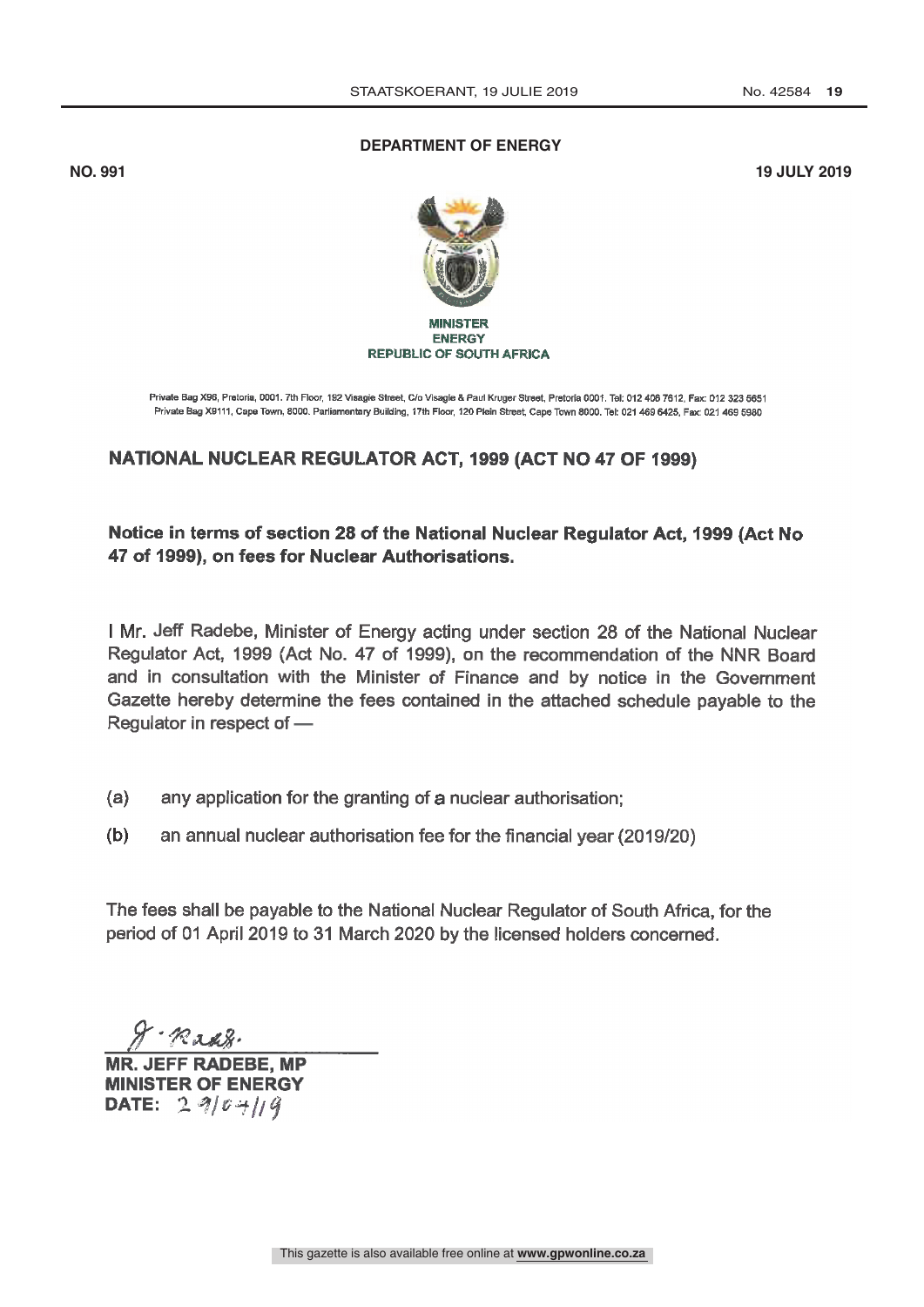| <b>Facilities</b> | Type of Facility              | mber<br>ż                | <b>Authorisation</b> | fees for<br><b>Total</b>                                   |                          | Authorisation                       | Total fees for | Variance |
|-------------------|-------------------------------|--------------------------|----------------------|------------------------------------------------------------|--------------------------|-------------------------------------|----------------|----------|
|                   |                               | $\overline{\sigma}$      | the<br>fees for      | 2018/19<br>the                                             |                          | $\frac{e}{\sqrt{2}}$<br>for<br>fees | 2019/20<br>the | based on |
|                   |                               | authoris                 | 2018/19              | financial year                                             |                          | 2019/20 financial                   | financial year | totals   |
|                   |                               | ation                    | financial year       |                                                            |                          | per<br>year                         |                | from     |
|                   |                               | holders                  | licenced<br>per      |                                                            |                          | licenced holder.                    |                | previous |
|                   |                               | <b>per</b>               | holder.              |                                                            |                          |                                     |                | year     |
|                   |                               | category                 |                      |                                                            |                          |                                     |                |          |
| Category 1        | laboratories<br>Small users,  | $\overline{5}$           | R57,958              | R2,955,858                                                 | \$                       | R62,305                             | R2,741,420     | $7%$ un  |
|                   | and refurbishes               |                          |                      |                                                            |                          |                                     |                |          |
| Category 2        | scrap<br>processors,<br>Scrap | 27                       | R72,448              | R1,956,096                                                 | 30                       | R77,882                             | R2,336,460     | 19% f    |
|                   | service<br>and<br>smelter     |                          |                      |                                                            |                          |                                     |                |          |
|                   | providers                     |                          |                      |                                                            |                          |                                     |                |          |
| Category 3        | Fertilizers and other lesser  | LO <sub>.</sub>          | R405,712             | R2,028,560                                                 | LQ.                      | R436,141                            | R2,180,705     | 6% f     |
|                   | mineral<br>and<br>mining      |                          |                      |                                                            |                          |                                     |                |          |
|                   | processing facilities         |                          |                      |                                                            |                          |                                     |                |          |
| Category 4        | and<br>Medium operators       | 46                       | R463,359             | R21,314,514                                                | 42                       | R498,111                            | R20,920,662    | $2%$ un  |
|                   | other lesser mining and       |                          |                      |                                                            |                          |                                     |                |          |
|                   | processing<br>mineral         |                          |                      |                                                            |                          |                                     |                |          |
|                   | tacilities                    |                          |                      |                                                            |                          |                                     |                |          |
| Category 5        | which<br>operators<br>Large   | $\overline{\phantom{0}}$ | R1,101,218           | R11,012,180                                                | $\overline{\phantom{0}}$ | R1,183,810                          | R11,838,100    | 8% f     |
|                   | include major mining and      |                          |                      |                                                            |                          |                                     |                |          |
|                   | processing<br>mineral         |                          |                      |                                                            |                          |                                     |                |          |
|                   | facilities                    |                          |                      |                                                            |                          |                                     |                |          |
|                   |                               |                          |                      | PROPOSED NNR AUTHORIZATION FEES FOR 2019/20 FINANCIAL YEAR |                          |                                     |                |          |
|                   |                               |                          |                      |                                                            |                          |                                     |                |          |